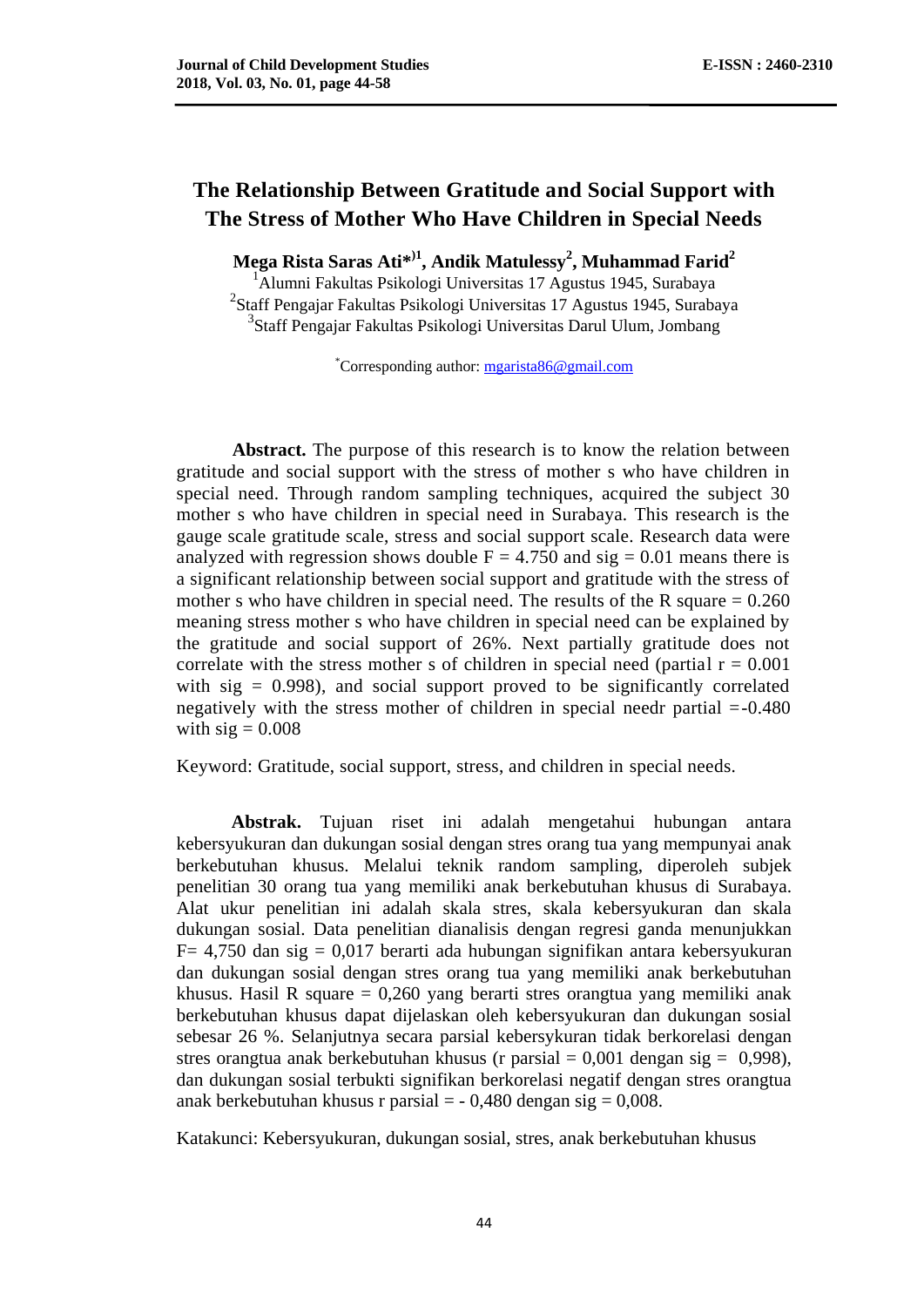#### **Introduction**

The presence of the first child is the beginning of happiness as a parent, because household chores will be growing, takes time and attention to the care of the child, as well as reducing the time to rest. The child who was born perfect was the hope of all parents. Mother crave to have healthy children, both physically and spiritually. Not all children are born and grow up in a normal state. Some children have limitations either in physical or psychic, experienced since the beginning of the period of development. Children in special need child that deviate from the average normal children in the case; characteristics of mental, sensory abilities, physical and neuro mascular, social and emotional behavior, ability to communicate, as well as a combination of two or more of the above matters; so far as it requires the modification of school assignments, learning methods or other related services, aimed at developing the potential or capacity to the maximum. The presence of a child in the family is a fun thing, when a children in special need, originally a parent usually surprised, disappointed the weight, stress, anger, frustration, not even a little bit of denial. The time when the mother are thoughtful and not knowing what to do next, not least also a parent not open about the State of his son to the surrounding environment except the doctor dealing with the child. The problem in terms of one's child sufferers family who suffers from developmental abnormalities can be a burden for mother (Mira, 2013). More time and attention should be given to the child. The role of mother is huge in impact the lives of a child, especially in the early stages as well as the critical stage, when the mother are not able to manage emotions properly, it is not possible as a result imposes on the children. In addition to medical assistance in therapy the children in need is also needed, resting on the importance of the support of parents.

Children in special need is the child who has its own uniqueness in types and their characteristics, distinguishing it from normal children generally. Experiencing delays and interruptions in its development so that requires special handling. Children in special need usually attended the extraordinary in all schools (SLB) but in Surabaya, there are schools in the elementary school (SDN) which received children in special need and mixing them with regular students, except they are indeed true severe is suggested to the SLB for further handling. Children with special characteristics which are different with a child on the common facilities without always showing the inability of the mental, emotional, or physical, which included into special needs children are: blind, deaf, mental retardation, limb defect , unsociable, learning difficulties, slow learning, behavioural disorders, children are gifted and children with health disorders, autism and ADHD (Attention Deficit Hyperactive Disorder).

Load trigger stress on mother (parenting stress) that have a negative impact on older people, the relationship of mother – children, and children themselves. The excess anxiety and specifically related to the existence of a relationship between mother and children. Psychosocial issues faced by mother in particular by mom: mourning, despair, anxiety, stress, depression, powerlessness, and body image disorders. According to research from Rangaswamy and Bhavani (2008) level of stress of mother who have disabled children may be higher compared to normal children. Overall, it appears that positive social support high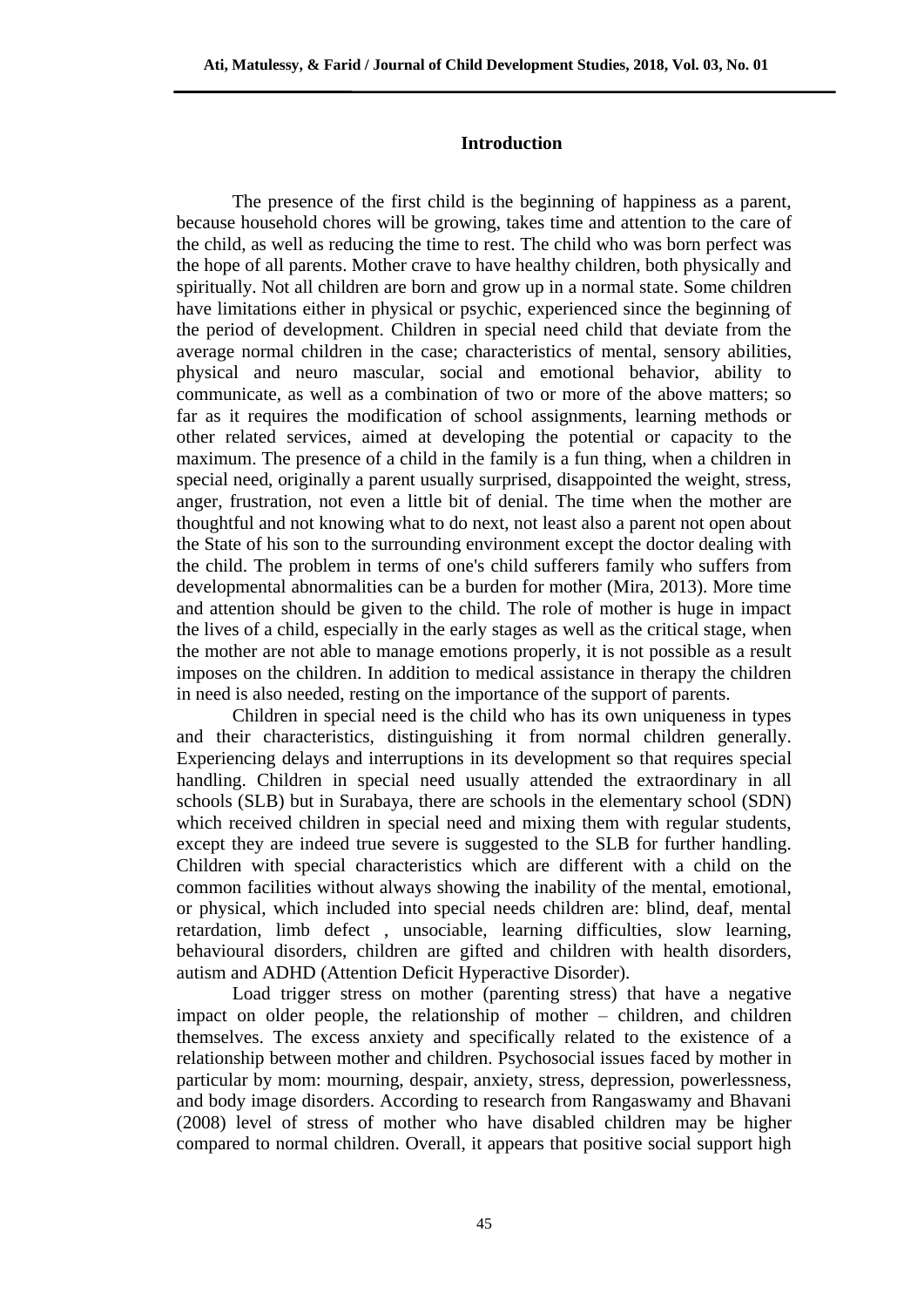quality can increase resistance to stress, helps protect against developing psychopathology related to trauma in having children (Southwick, 2005).

Stress is the situation that emerged in the aftermath of various aspects of life included in the parenting process. Parenting children who experience against obstacles, for example intellectual barriers often gave rise to difficulties for mother because the children who experienced the intellectual disability (hereinafter abbreviated ID) have limitations that significantly from the intellectual and adaptive behavior function, among others, the ability of the conceptual, social and practical skills (American Association on Intellectual and Developmental Disabilities, 2010).Care given to children in special needcause stress, caused by a problem in the care economy in need of a special other than children (Schieve 2007).Experience stress from time to time on their own psychological problems, such as depression, anxiety, mood disorders, and other mental health issues (Bryant, 2010).Every parent facing the diagnosis for her son definitely showed a strong emotional reaction, as this is a very difficult issue for mother and forced to accepted. Different behavior shown heavier than a child her age. The old man was someone close to the child where there is a family member like father, mother and children are the result of their marriage. One of the factors forming individual family is getting the descendants or children. In addition to that another factor is to meet the needs of biological and for the Division of tasks such as educating children, earn a living and so on. Stress is not helpless when someone gives negative response in him. Mother who have children in special need, the negative effects of cognitively, among others, has always had a negative thought patterns, anxiety in taking care of children, sick with diarrhea, fatigue while taking care of children, anger – anger, irritability, lack of appetite for eat, shortness of breath, and smoking (Aurora, 2008).

The word "stress" could be interpreted differently for each individual. Stress is a feeling felt by someone if it accepts the demands. Demands received could be come in the form of the existence of the fulfillment of the expectations of the family and for academic achievement (Syahabuddin degree, 2010). According to the American Psychological Association, 2012 about the stress the following symptoms are commonly perceived stress sufferers cognitive symptoms, symptoms include emotional, and behavioral symptoms. The impact of stress is reduced by means of creating a supportive environment. The support of family and friends will create a pleasant atmosphere. Social support according to Johson and Johson (Taifur, 2003) is the influence of surrounding where can to give a contribution, suggestion and acceptance where such person has a conflict in his life. Social support from the environment around will give a positive influence for the individual. Sarason (Taifur, 2003) found that individuals who had more social support will have a more self-esteem and self-concept, there are limitations they have optimistic view towards life.

Mother feel grateful for the grant of their children with disabilities will always dote-with vengeance. Gratitude is the factor that encompasses some of the situations and events that give rise to an impersonal source e.g. in nature and nonhuman beings such as gods and animals (Emmons & McCullough, 2003; McCullough, Emmons & Tsang, 2002; Wood et al., 2010).Gratitude associated with positive emotions and subjective (Wood, 2010) and psychological well-being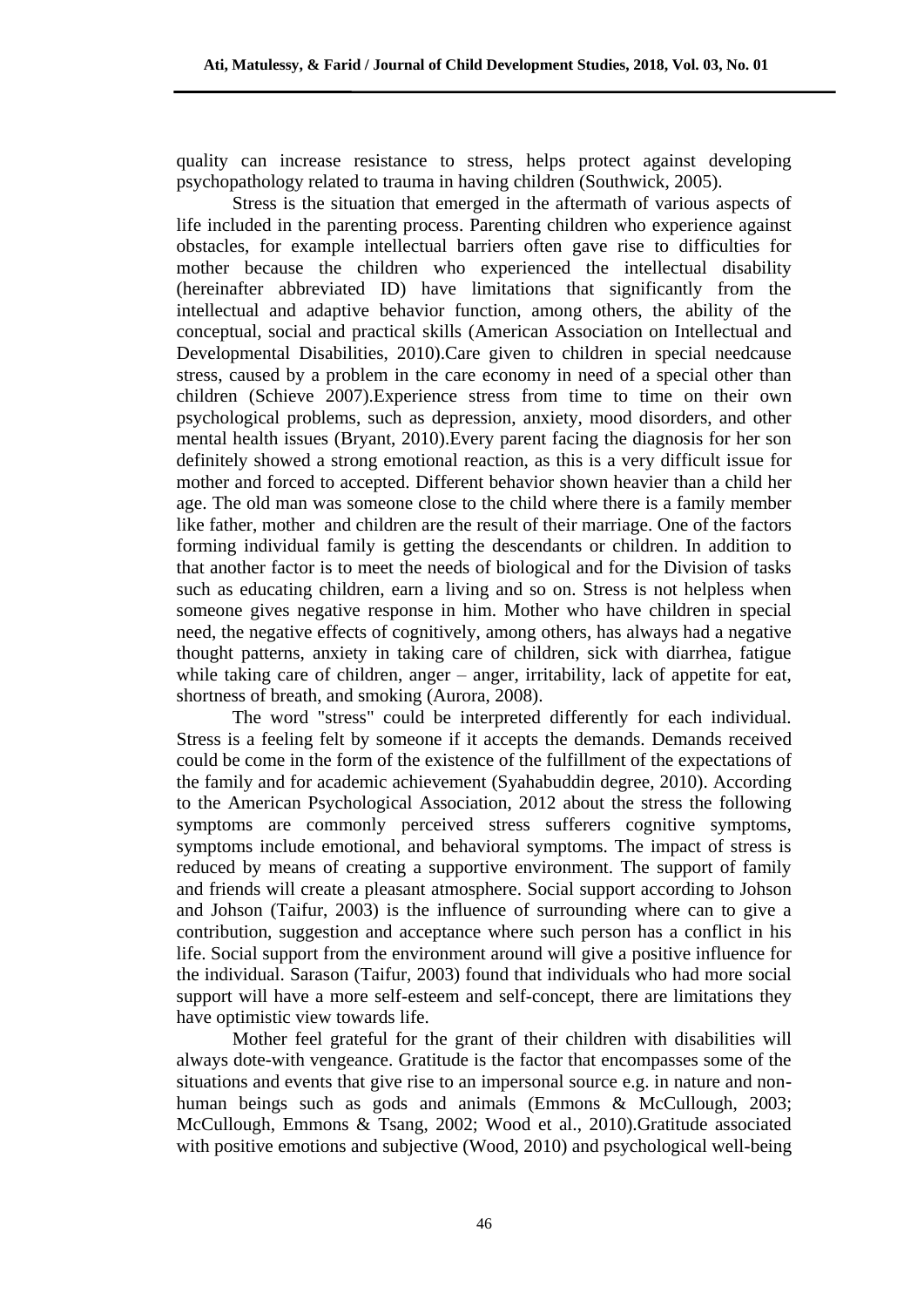(Wood, Joseph & Maltby, 2009).Life cycle developed by Erikson's eight stages of development there, in pursuit of the ideal State should pass through the stages of a crisis of integrity with despair. According to the research of McAdams and Bauer (2004) said that the challenges of the end of human life the most-high is thankful, this behavior would make someone who lived through it all these years will be blessed. Religious context also became the focus of where the mother are grateful for being able to acquire meaning, purpose, and coherence in their life. Research on Gratitude is a relatively new topic such as how individuals strengthen their social networks, satisfied over the life lived, it brings happiness, and appreciated the positive results in life (Wood, Froh was, & Geraghty, 2010).

The problems experienced by mother who have children in special need child behavior problems, such as the ability of the child, the issue of the necessary costs, education and therapy, as well as the issue of relations with other family members or lack of social support is causing stress (Ginanjar, 2002). Load trigger stress on mother (parenting stress) that have a negative impact on older people, the relationship of mother – children, and children themselves. Psychosocial issues faced by mother in particular by mom: mourning, despair, anxiety, stress, depression, powerlessness, and body image disorders. Care given to children in special needcause stress, caused by a problem in the care economy in need of a special other than children (Schieve 2007). Stress most often appeared and obtained by mother is how mother can fulfill the wishes of children in need in their everyday activity dependence (Lopez et al., 2008).

The facts presented above, which describes the stress that has been tailored to families who have children with developmental impediments. Great care needed by children with limitations in the long term or long impact on Psychology health of the elderly (Seltzer et al,2009). Signs of stress in the elderly will detract response and sensitivity to cues the child, can make things worse and interfere with the therapeutic results of the child by the child (Swartz, 2005). Stress is an aspect which cannot be avoided by individuals. Stress can be experienced by anyone and have negative implications if it accumulates in the lives of individuals without the right solution. The accumulation of stress is a result of the inability of an individual in overcoming and controlling stress (Crampton, Hodge & Mishra, 1995). Stress, optimal will result in challenges and the motivation to go forward for individuals (Spangenberg & Theron, 1998).

Someone who has a sense of being grateful is the individual can be a blessing, honor and respect how the value of the gift. Individuals who are grateful as if someone was able to identify private conscious and know how to pronounce the gratitude of God's grace, the support of other people, and have given time for the overflow of gratitude. Feel grateful to have much of a positive impact both in terms of emotional, physical and interpersonal (Emmons & McCullough, 2003). People who have a sense of gratitude is high tend to have high levels of positive emotions and negative emotions levels are low as anxiety, envy (McCullough et al, 2002), the levels of stress and depression are low (McCullough et al, 2004). Work environment, feeling grateful to bring positive impact both for the individual and the organization. The perceived positive emotions of the individual that will encourage an increase in the quality of an individual in the organization.

According to Emmons & McCullough, 2004 words of gratitude is a word taken from the Latin gratia meaning i.e. softness and thank you. The Latin word is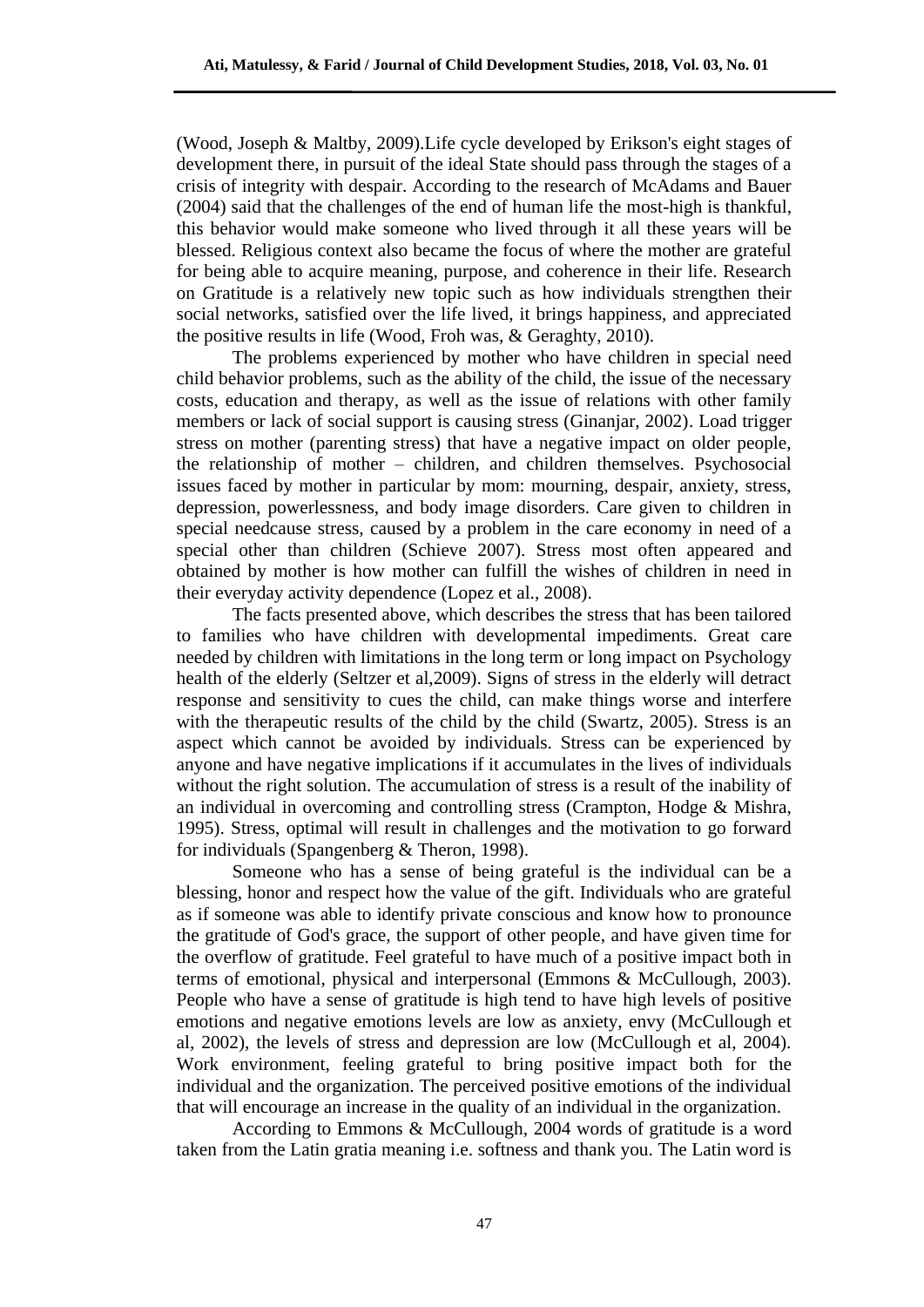associated with the kindness, generosity, the beauty of giving and receiving, or get one with no purpose whatsoever. The above statement may imply that Gratitude is feeling happy someone who appeared in need of something, receive the gift and that person would be sure already feel is excessive. Gratitude or Gratitude can be considered as three things, that emotion, virtue, and trait. Gratitude is seen as a power that involves people to feel gratitude (McCollugh, Emmons et al, 2002).

Some of the factors in the Gratitude according to Fitzgerald, 1998 namely: the taste of a warm appreciation for others or which includes feelings of love and affection, good intentions and is given to a person includes a desire to help others, and positive attitude to act based on a sense of appreciation and good will, including often help others as well as the reply of kindness with kindness. Other researchers assume that abundance, respect for others, and an appreciation for the simple things. Gratitude generally describes the attitude of appreciation of life and all the positive things that exist the around. Three characters on the individual who always thankful that is abundance, respect for others, and an appreciation for the simple things (Emmons; Roberts; Tesser; Gatewood; and drivers; Tsang; Watskin, Scheer, Ovnicek, and Konig in the Kolts and Glück; 2013).

Face of a child in need of a stressful situation-specific, a person in need of social support. States that social support refers to give comfort to other people, take care of him or appreciate it. Social support may take the form of granting information, help with behavior, or material that is obtained from the familiar social relationships that can make individuals feel cared for, valued, and loved. In addition social support is the perception of the individual who the giving something to others in their social networks (e.g., spouse, family and friends) which helps improve the ability to defend yourself from influences that detrimental. Social support includes emotional, information, material or tools provided. The appearance of the existing social support will improve the selfesteem and self-control than someone (Cohen and Syme, 1985) so that it can bring up the nature of the social needs in improving caregiving from mother of children in special need. When social support occurs can prevent the occurrence of stress.

Factor of family social support according to the House and Khar (1985) as follows:

- 1. Emotional support: include empathy, concern for the person concerned for example feedback or suggestion made by others.
- 2. Support award: takes place when the statement is disinclined (tribute) positive for that person, forward or urge like-minded thought or opinion of the individual and the equality of man was positive with other people, such as people who are not able to or be worse case (adds to the prestige or dignity).
- 3. Instrumental support: includes the granting of such a person gives money to the aid or help someone with the same circumstances.
- 4. Informative Support: includes the granting of mandate, instructions, opinions or proposals.

The explanation above it can be concluded that Gratitude or gratitude one can note the impact of the grateful feelings can develop into a reaction or response takes the form of an attitude. Therefore, gratitude can encourage or motivate someone to give in return for the granting or the kindness of others have done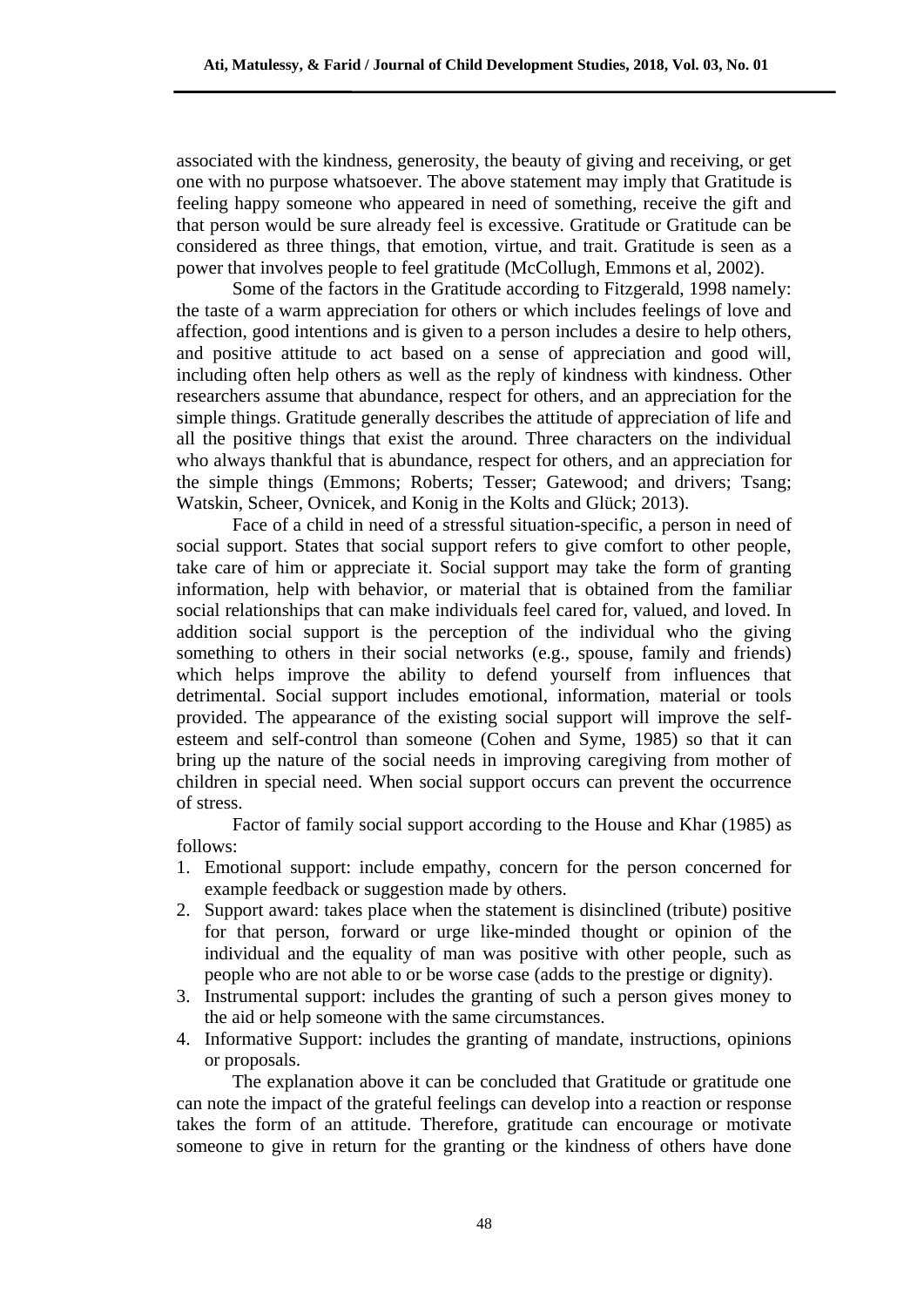(Smit; Weiner & Graham; McCullough & Tsang, 2004). While social support with the stress that where stress is feeling threatened is accompanied with an attempt resolve to reduce the sense of existence threatened by social support from family or couples can reduce the stress by means of existence the involvement of others with us in dealing with a problem. Lowering stress can be controlled by how someone get social support from someone who is there around the (Rozanski, 1999). The higher the social support and the Gratitude of mother who have children in special need will reduce stress because of support from the husband in the parenting will effect if custody is just grateful the lack of support received. Vice versa if a person's social support low physiological and reactivity of high stress will increase the heart rate and respond to excessive neuroendocrine cardiovascular (Uchino et al., 1999).

The hypothesis made by researchers, namely:

- 1. There is a relationship between social support and gratitude with the stress of mother who have children in need special
- 2. There is a negative relationship between social support with stress against mother who have children in need special
- 3. There is a negative relationship between gratitude with stress against mother who have children in need special

#### **Methods**

# **Participant**

The population in this research is the public Surabaya, a mother has the children in special needs with various disability in elementary school area II Surabaya include SDN Kalirungkut I, SDN Kutisari I, SDN Klampis Ngasem II, SDN Klampis Ngasem I, SDN Sutorejo, SDN Menur Pumpungan SDN SDN Pacar KelingIX, SDN Gununganyar I and SDN Tambasari III. The school selected by the researchers of the existing schools in the area occurring East and public schools designated by the government of the city of Surabaya to hold school inclusion. The researchers chose a mother because child born has a stickiness (attachment) on a mom where at the time the child can help social competence and social welfare of teens (Santrock, 2007), seen from the high selfesteem, have emotional adjustment, and physical health. Individuals who experience a secure attachment is the individual who always believes that he is loved and appreciated by others and gets full attention, judging the figure latched onto as a responsive, caring and trustworthy, feel comfortable if in a closeness or intimacy, always being so optimistic and confident, and able to foster close relationships with other people (Collins and Feeney, 2004). The sample in this research is a part of the population. Total sample consisted of 30 people aged around 20 years to 50 years. Sample criteria specified about 20 years to 50 years is based on the consideration that the individuals in the age group have a similar developmental tasks, namely, developing and maintaining skills are closely related to the interests of career development and foster household. Erikson (Santrock, 2002) says that the crisis at the age of 20 to 40 years old who belong to the period of early adulthood, will occur when the individual is trying to build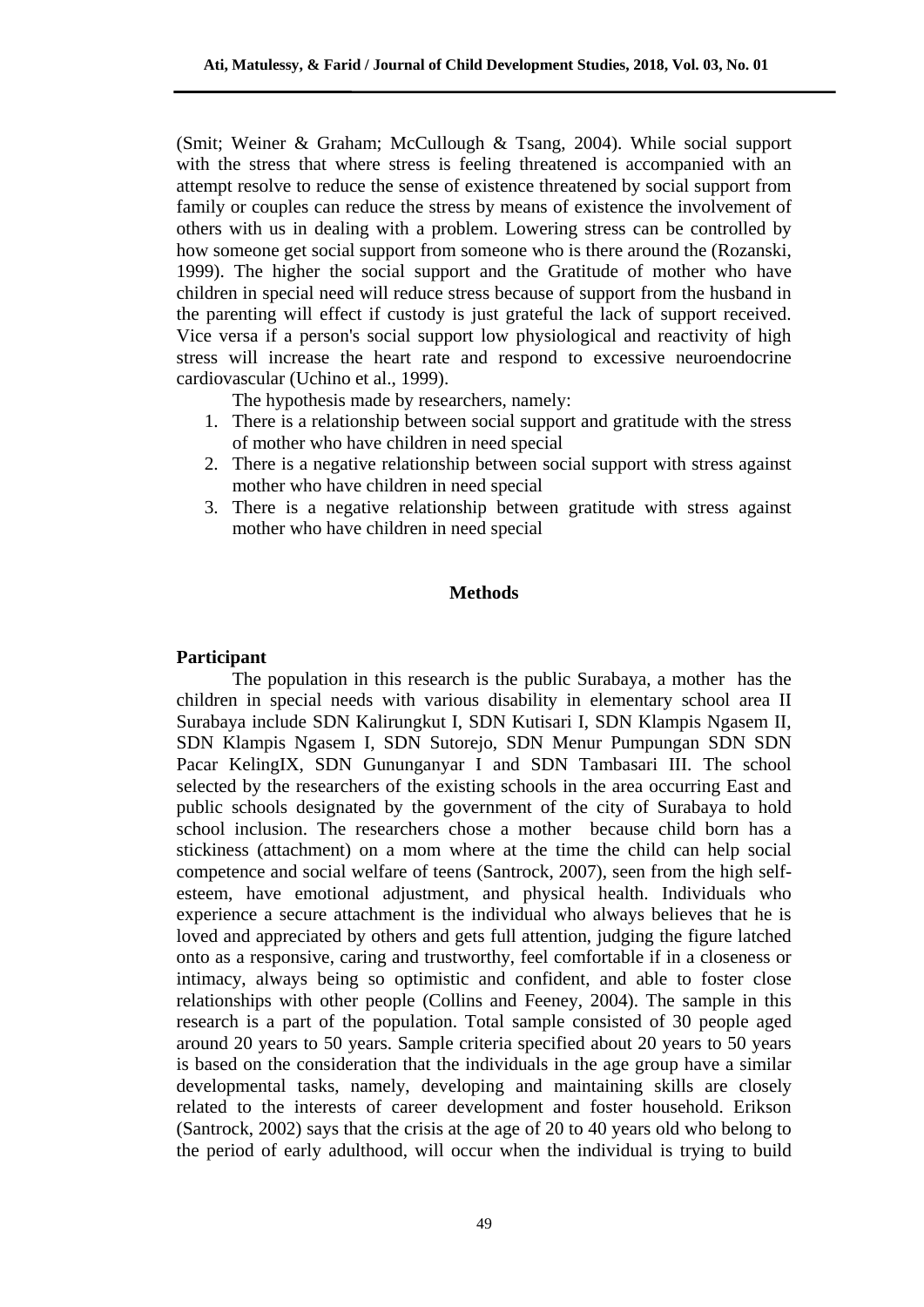closeness. Individuals on the adult stages of development the early start to make decisions related to social relationships, career, and lifestyle. The average age of mother s who were taken by the respondents is  $26 - 31$  years. An important task of the individual adult beginning is resolving conflicts associated proximity, competition, and social distance. Individuals with mature personality, has a condition that is ready to create the social closeness. The data was collected using the observation technique, interviews and give the question form where the data will be processed into a data source. Self-reports of parties examined (the respondent) regarding the stress of mother who have children in need special.

The data can later be used as the basis of an analysis of previous research processed and interpreted, then the existence of a comparative theory exists with its implementation, so that researchers can be suggested how unresolved objects already researched. The data retrieved is the empirical data that has certain valid criteria. Descriptive method used in this research to describe or analyze a research results. Research objectives categorized analysis, i.e., descriptive research methods that describe or explain the nature of the data which is actual and continued by analyzing the search for a relationship, connection and influence between specific variables with other variables.

#### **Measure**

Variable depends in this research was stressed. Free variables in this study are gratitude and social support. Experimental study of using quantitative approach by using the scale as a means of collecting the data. The scale is used there are three, i.e. the scale gratitude and social support. Test result reliability Alpha coefficient obtained stress scale reliability of test result reliability, 0.931 Alpha scale gratitude retrieved reliability of 0926, and reliability test results of the Alpha scale of social support obtained reliability of 0.844. (Adler and Fegley; Lambert et al; Wood, Froh Was, Geraghty; Wood, Matlby, Stewart, and Joseph in Koig and Glück; 2013) explains each aspect of abundance, respect for others, and an appreciation for the simple things and the social support scale has been said House, (Smet, 1994) explains each aspect that includes: the instrumental support (the existence of School inclusion provides an opportunity for my child can learn with friends), emotional support (I feel accepted family surroundings spouses childbirth in need special),, support award (husband/wife I appreciate every action that I have done for the good of our children) and support informative (the couple can be a source of information about what should I do on my children). Aitem stress on a scale that was given to the respondent based on the aspect of cognitive symptoms (I hardly concentrate on work, so many make a mistake), emotional (irritability when I see other people do mistake), behavioural ( I rarely provides time off for a vacation with the family), and physiological (I am prone to flu when it was a lot of work).Scale based on gratitude aspects, namely an abundance (I don't mind if there are people who ask for time off because I have a lot of time), a tribute to someone else (I often convey a thank you via written messages such as SMS, Whatsapp, Email, Line, etc.), and an appreciation for the simple things (I make use of free time with the family gathered together).The focus of research by using the mother who have children in need with a variety of disability.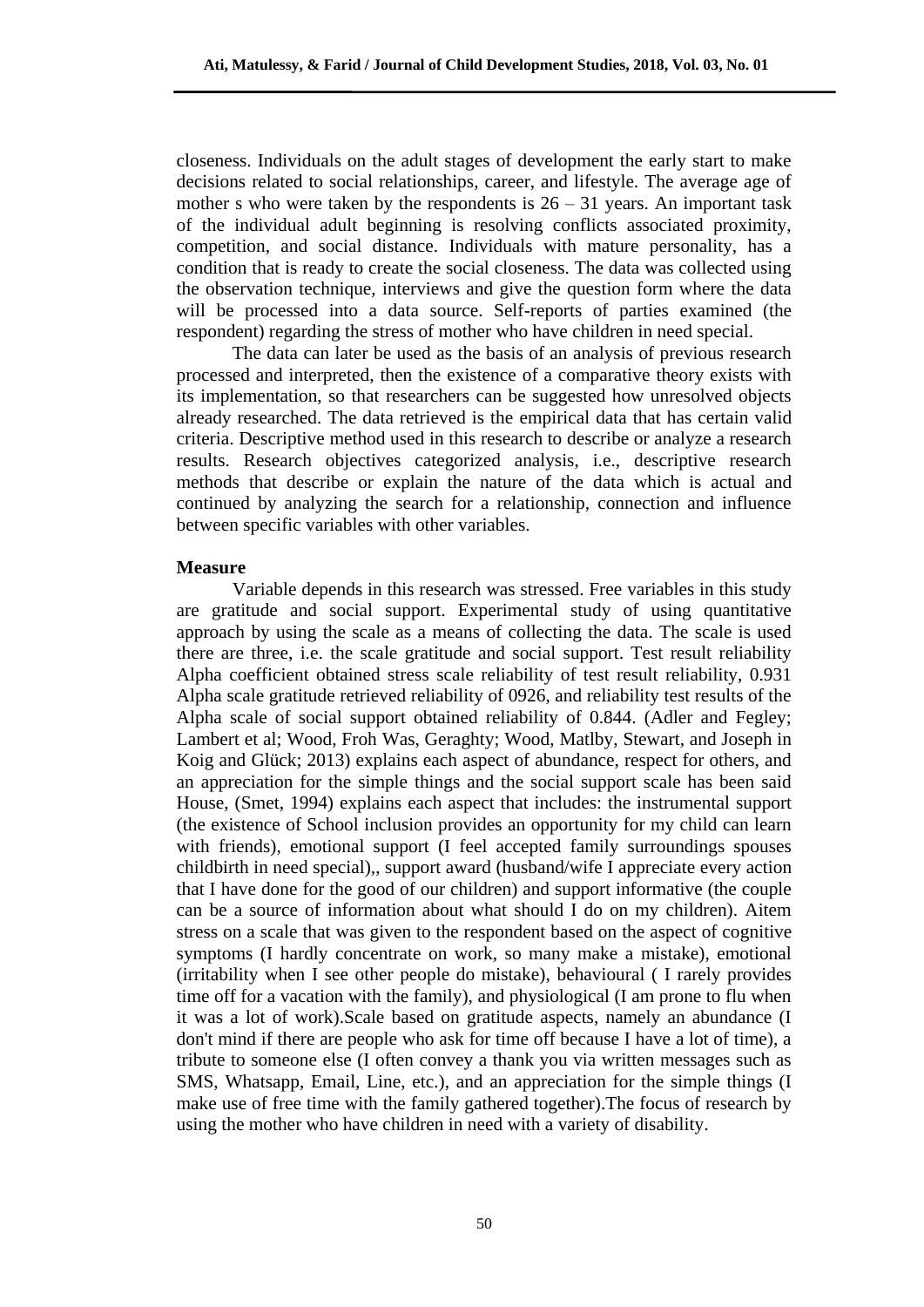# **Analysis**

Technique of data analysis used in this study is double regression analysis to test the hypotheses of relationships, social support gratitude with stress.

- 1. Double regression analysis results obtained significant relationship exists between gratitude and social support with the stress of mother who have children in need special. Results of this research indicate that there is a research hypothesis the relationship between social support and gratitude with the stress of mother who have a child in need of proven special.
- 2. Partial correlation obtained results means there is a very significant negative correlations between social support with the stress of mother who have children in special needs by controlling the variable gratitude. This means that the higher the social support received will be the lower stress of mother who have children in need special, and vice versa. The findings of this research suggests the hypothesis that there is a negative relationship between social support with the stress of mother who have children in need special.
- 3. partial correlation obtained Results there is no negative correlation between gratitude with stress to mother who have children in special needs social support variable control. The findings of this research suggests the hypothesis that there is a negative relationship between gratitude with the stress of mother who have children in special needs rejected.
- 4. Multiple regression test calculation results obtained R² (R Square) for 0.260 or (26%).This shows that the percentage of contribution to the influence of gratitude and social support to stress amounted to 26% while the rest 74% stress a parent who has a child in need of specially affected by other variables.

## **Findings**

## **Characteristic**

Variable depends in this research was stressed. Stress is the individual cognitive assessment process continues on the perception that there is a requirement of the environment that cannot be controlled because it exceeds his ability to meet these demands and felt burdensome, thus leading to the effect negative and threatening the well-being. As for the stress symptoms are generally grouped into four major parts, namely cognitive symptoms, symptoms of emotional, behavioral, physiological symptoms. Test process for measuring instrument using SPSS program version 24, where the results of this analysis indicate that the reliability coefficient scale stress has exceeded the minimum reliability coefficient 0.700.Reliability coefficient of stress scale 0.931 meaning differences (variations) that looks at stress scale score is capable of reflecting 93.10% of the variations that occur in the pure subject Group score is concerned, and 6.90% difference score that looks caused by the variation of the measurement errors.

Social support is a source of emotional, information or facilitation provided by those around the individual to deal with any problems and crises that occur in life. Social support consists of information or advice is verbal or nonverbal, real help or action taken due to the presence of other people and have the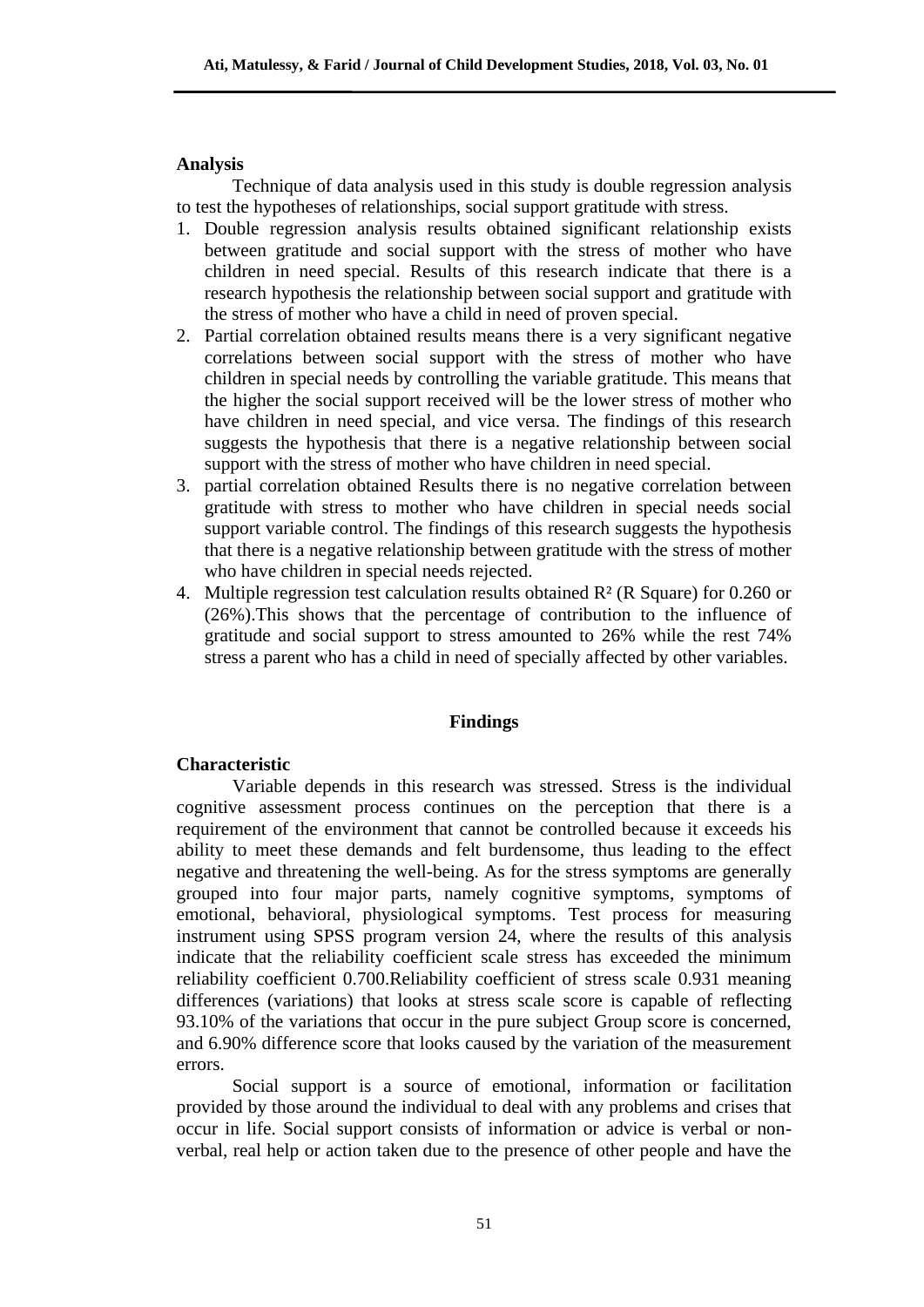benefits of emotional or behavioral effects. Three characters on the individuals who get social support is support emotional, support information, support instruments, and a positive assessment on others.

Test result reliability Alpha coefficient obtained social support scale reliability of 0.844 analysis results reliability coefficient indicates that the scale of social support have exceeded the minimum reliability coefficient 0.700.Reliability coefficient of social support scale 0.844 meaning differences (variations) that looks at stress scale score is capable of reflecting 84.4% of the variations that occur in the pure subject Group score is concerned, and 15.6% of the difference score that seemed to be caused by variations in measurement error. The process of computing power of discrimination testing grain and test reliability measuring instrument research using SPSS program version 24 contained in attachment generates data social support scale consists of 82 rounds. After a test power of discrimination grains showed 46 eligible grain power index discrimination and 36 rounds. The details that otherwise meet the power of discrimination coefficient, grain grains with a score total corrected scale ranges 0.250 up to 0.907.

Gratitude is a condition associated cognitive presence of affection towards the perceptions of personal benefit that is not deliberately sought or obtained, and the introduction of the back that the source of all goodness comes from outside yourself. As for the three characters on the individual who always thankful that is abundance, respect for others, and an appreciation for the simple things.

Test result reliability Alpha coefficient obtained reliability gratitude scale amounting to 0.926.The results of this analysis indicate that the reliability of the scale coefficient gratitude have exceeded the minimum reliability coefficient 0.700.Gratitudescale of reliability coefficient 0.926 meaning differences (variations) that looks at this gratitude able to scale score reflecting 92.60% of the variations that occur in the pure subject Group score is concerned, and 7.4% difference score seem caused by the variation of the measurement errors.

The process of computing power of discrimination testing grain and test measuring instrument research using SPSS program version data that has produced 24 Scale Gratitude composed 76 grains. After a test power of discrimination, shows 63 grains of grains eligible power index discrimination and 13 grains fall. The details that otherwise meet the power of discrimination coefficient of correlation, grain grains with a score total corrected scale ranges from 0.250 to 0.716.

The dual regression analysis results obtained  $F = 4.750$  with sig = 0.017 (p) < 0.05) means there is a significant relationship between social support and gratitude with the stress of mother who have children in need special. Partial correlation obtained results-0.480 with sig =  $0.008$  (p < 0.01) means there is a very significant negative correlations between social support with the stress of mother who have children in special needs control variables gratitude.

Partial correlation of results obtained with 0.001 sig =  $0.998$  (p 0.05 >) means no negative correlation between gratitude with stress to mother who have children in special needs when social support variables by controlling.

# **Correlation**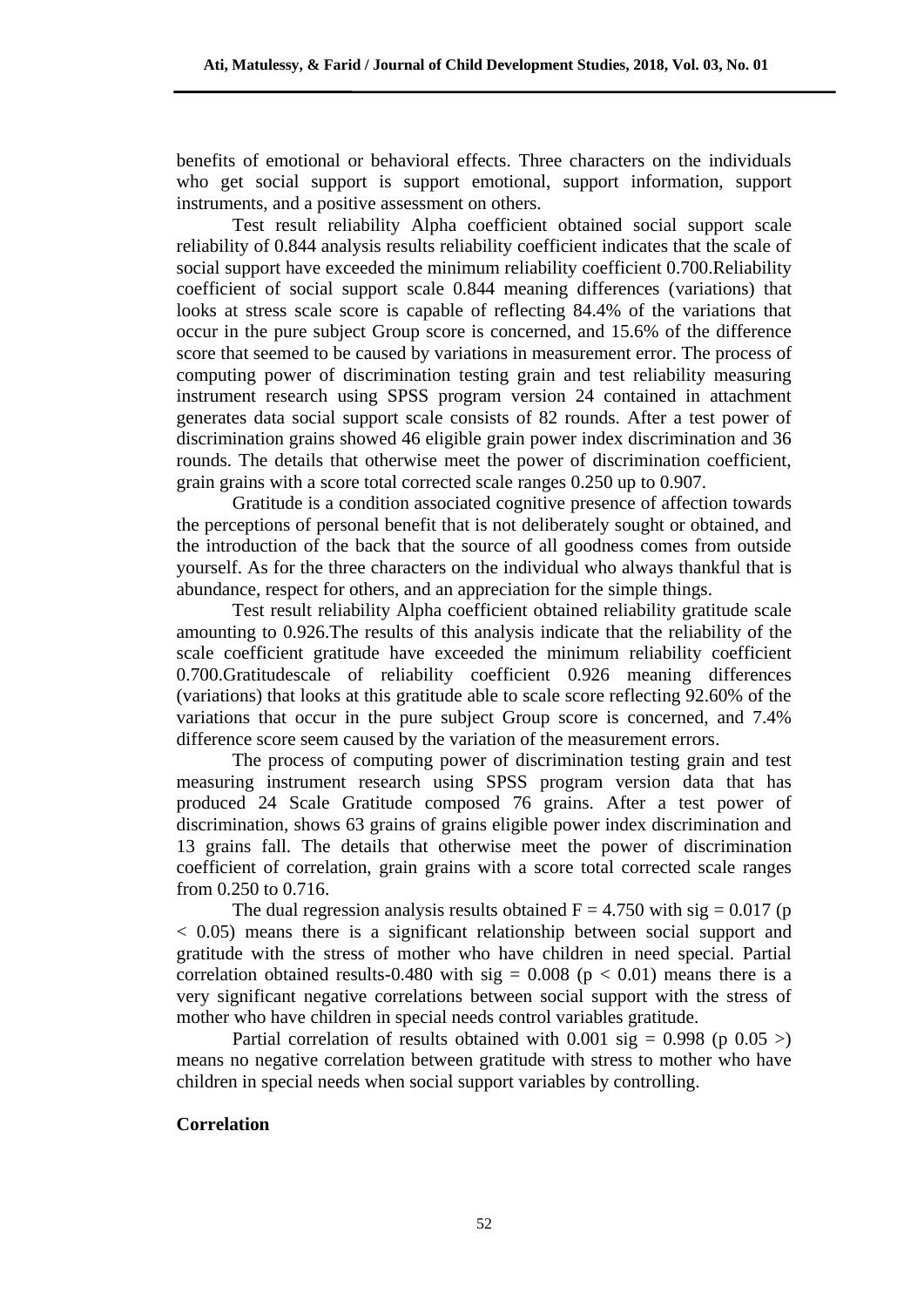The dual regression analysis techniques in this study to examine the existing data which test the hypothesis gratitude relationship, social support with the stress of mother who have children in need special. Test assumptions used is variable depending on the distribution normality test with variable stress distribution rule stated is normal if  $p > 0.05$ . The results of the calculation technique of normality distribution obtained Kolmogorov-Smirnov Z on gratitude of 0.130 and sig = 0.200 ( $p > 0.05$ ), social support of 0.155 and sig = 0.065 ( $>p$ ) 0.05), and the stress of 0.95 and  $sig = 0.200$  ( $p > 0.05$ ). Population distribution data obtained above is the data with a normal distribution. While the test liniearity the relationship between social support variables and variable gratitude variable against stress with rule liniearity relationship of the test using the quantity deviation from liniearity with prices  $p > 0.05$ . Liniearity test results showed that all the variables are free, i.e. variables gratitude and correlation social support variables with linear variable depending on stress, as summarized in table 1.

| Tabel 1. Hasil uji linieritas |  |  |  |
|-------------------------------|--|--|--|
|-------------------------------|--|--|--|

|              | Variabel            |       |       | <b>Status</b> |
|--------------|---------------------|-------|-------|---------------|
| <b>Stres</b> | Dukungan Sosial dan | 0.907 | 0.622 | Linier        |
|              | Gratitude dan Stres | 9.722 | 0.249 | Linier        |

Test multi-coliniearity relations between fellow non multi-coliniearity Testing variables was conducted to know the linear correlation that is approaching the perfect or perfectly among the variables in the regression analysis models. How to test used for multi-coliniearity is:

- 1. Compare the values of Tolerance and the value of the VIF (variant of the Inflation Factor) value Tolerance  $> 0.30$  and VIF  $> 0.90$  means not found the presence of multi-coliniearity. The results of the analysis of the data shows no found the existence of the multi-coliniearity, as summarized in table 1.
- 2. Considering the large coefficient of correlation between the variable free. Relationships between variables are free multi-coliniearity will occur if the free variables of fellow correlations greater than 0.800 data research shows that is not the case when the multi-coliniearity correlation variable fellow non less than 0.900.

The dual regression analysis results obtained  $F = 4.750$  with sig = 0.017 (p) < 0.05) means there is a significant relationship between social support and gratitude with the stress of mother who have children in need special. Results of this research indicate that there is a research hypothesis the relationship between social support and gratitude with the stress of mother who have children in need special. Partial correlation obtained results-0.480 with sig =  $0.008$  (p < 0.01) means there is a very significant negative correlations between social support with the stress of mother who have children in special needs by controlling the variable gratitude. This means that the higher the social support received will be the lower stress of mother who have children in need special, and vice versa. The findings of this research suggests the hypothesis that there is a negative relationship between social support with the stress of mother who have children in need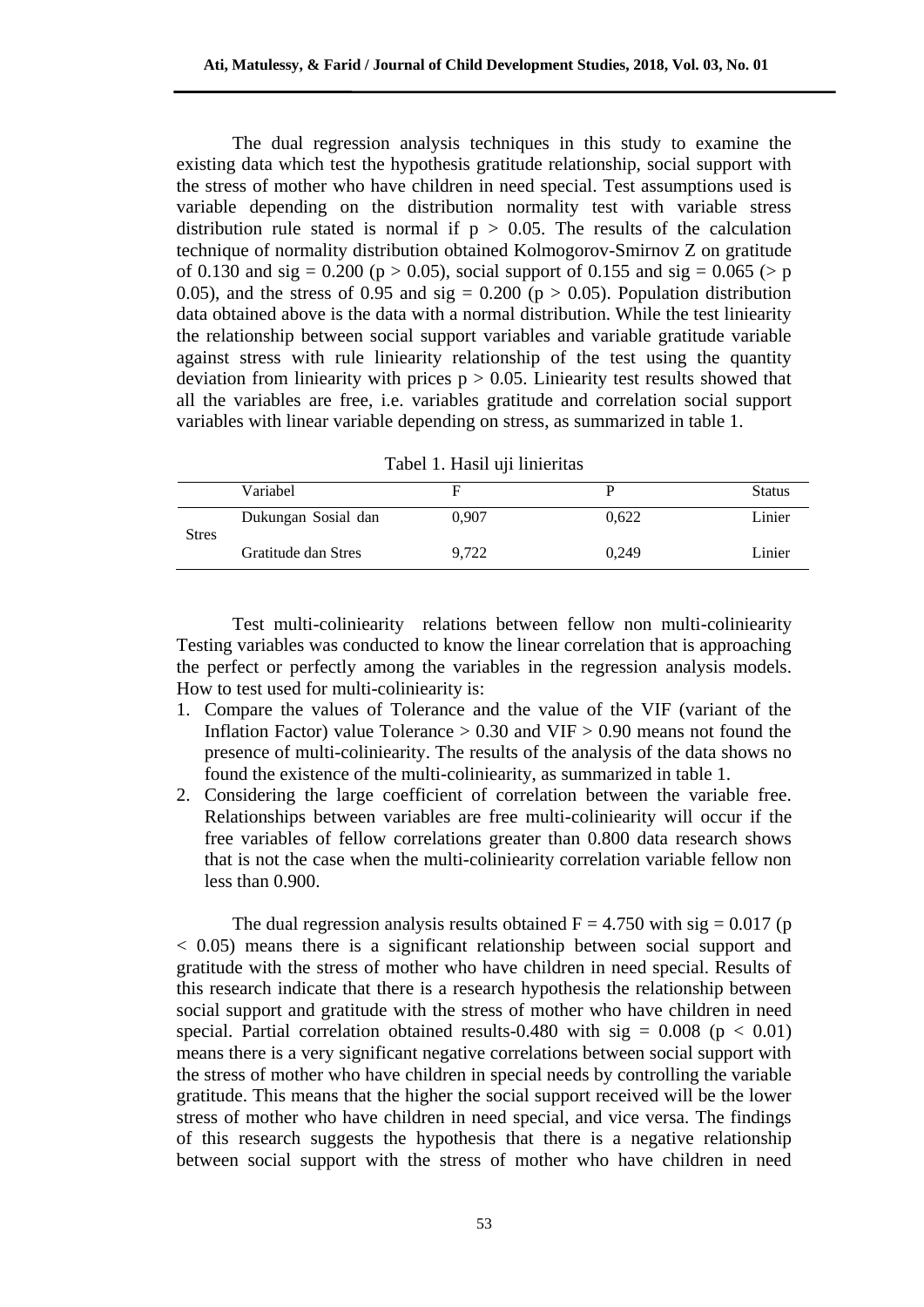special. Partial correlation of results obtained with 0.001 sig =  $0.998$  (p 0.05 >) means no negative correlation between the gratitude with the stress of mother who have children in special needs social support variable control. The findings of this research suggests the hypothesis that there is a negative relationship between gratitude with the stress of mother who have children in need special. Multiple regression test calculation results obtained R2 (R Square) for 0.260 or (26%).This shows that the percentage of contribution to the influence of gratitude and social support to stress amounted to 26% while the rest 74% stress a parent who has a child in need of specially affected by other variables.

#### **Discussion**

The results of this study using double regression analysis and found that gratitude and social support variables together effect on stress. Related stress factors examined in this study are gratitude and social support thus formulated three hypothesis regarding the relatedness of a third variable. The first hypothesis is there a relationship between gratitude and social support to stress of mother who have children in need special, the higher the second variable that can reduce the stress of mother who have children in need special. Research McCullough et al. (2002) explains that having a great gratitude to something and social support in relationship with others will reduce the stress caused. If only a high gratitude can't decrease the stress because there is no social support from family or couples, and gratitude a balanced way can reduce the stress of mother who have children in special needs(Watkins, Uhder, & Pichinevskiy, 2014).

The second hypothesis is there a positive relationship between social support with the stress of mother who have children in need special, the higher the social support then the lower stress. Social support is the interpersonal relationships that can anticipate the onset of stress. If someone is getting social support when problems arise can pass well because other people can provide a solution or input, even if not given the least we've tried to express something to someone else.

The third hypothesis is a positive relationship between gratitude with the stress of mother who have children in need special, the lower gratitude then the higher the stress that is owned by a parent. Gratitude is a form of emotions or feelings which then evolved into an attitude, good moral nature, habits, personality traits, and ultimately will affect a person's response to/in action against something or a situation.

Social support can reduce the stress of mother s who have children in special needs because not only do they give thanks to the creator but their parenting with as best as possible and supported by partner in caregiving both emotional support ( the existence of feedback given by the couple about parenting), Awards (give a prize to the wife because of parenting every day by referring the holiday), instrumental (the couple gave money as support for meet the needs of the children require the funds to do the therapy), and informative (the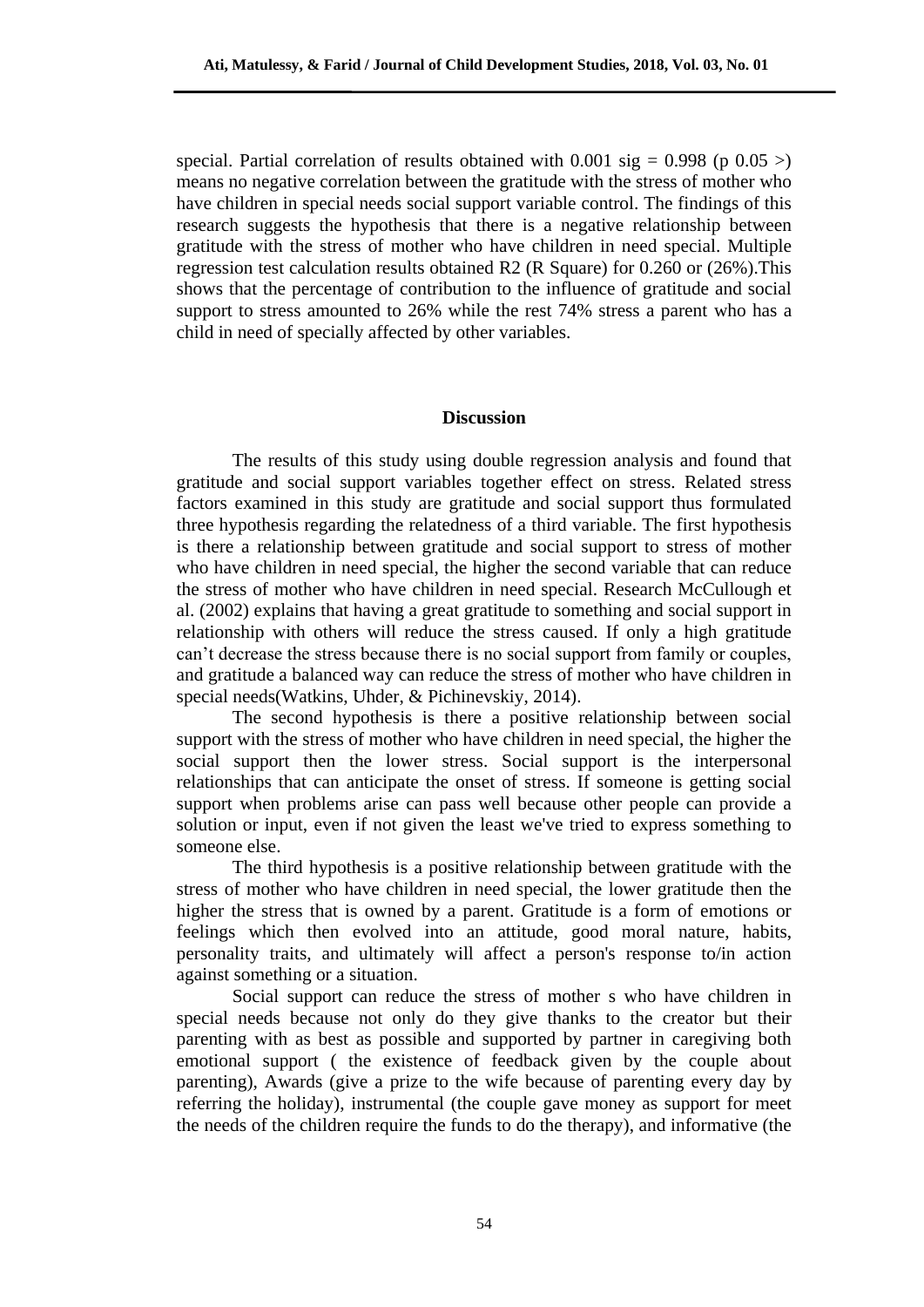couple gives information about what may be the result of getting information for the sustainability of their children).

This study has been organized and carried out in accordance with the scientific procedure, however still has its limitations, namely lack of subjects in research at a minimum so that the lack of information obtained and has more time to do anamnesa through home visits – home.

#### **Conclusion and Recommendation**

## **Conclusion**

Based on the results of the research there is the first hypothesis about the relationship between gratitude and social support to stress of mother who have children in special needs has been tested in this study. Based on the results of the calculation of the SPSS version 24.00 with regression analysis techniques provided on attachment obtained significance levels below 0.05 ie 0.00 so that it can be concluded that gratitude and social support variables simultaneously effect on stress.

The second hypothesis there is a negative relationship between gratitude and stress, the lower gratitude the higher level of stress to mother who have children in need special. Gratitude in the absence of social support can't lower the stress, because social support from partner foster a sense appreciated, cherished, and get information from the partner. Research of Wood, et al 2007 shows that the gratitude effect on the high perception of social support.

The third hypothesis there is a negative relationship between social support and stress, the higher the social support then the lower stress. The results of these studies showed a relationship between variable may social support and stress variables, so the third hypothesis tested in this study. More specific social support variables proved to have the opposite direction relationship variable with stress, this means that any reduction in the value of social support one valueadding the stress of 0.510. The existence of positive interest between social support and stress in this research as well as in research conducted by Smet (1994) between the gratitude and the gratitude, the lower the stress then the higher stress.

The relationship between gratitude and social support with the stress of mother who have children in special needs can deduce that there is a very significant negative correlations between social support with the stress of mother who have children in special needby controlling the variable gratitude. This means that the higher the social support received will be the lower stress of mother who have children in need special, and vice versa. Where as there is no negative correlation between the gratitude with the stress of mother who have children in special needs social support variable control. The possibility that appeared more than 74% by other factors.

## **Recommendation**

Based on the results of research and discussion as described above, then it can put forward suggestions as follows:

1. For The People That Have Children In special need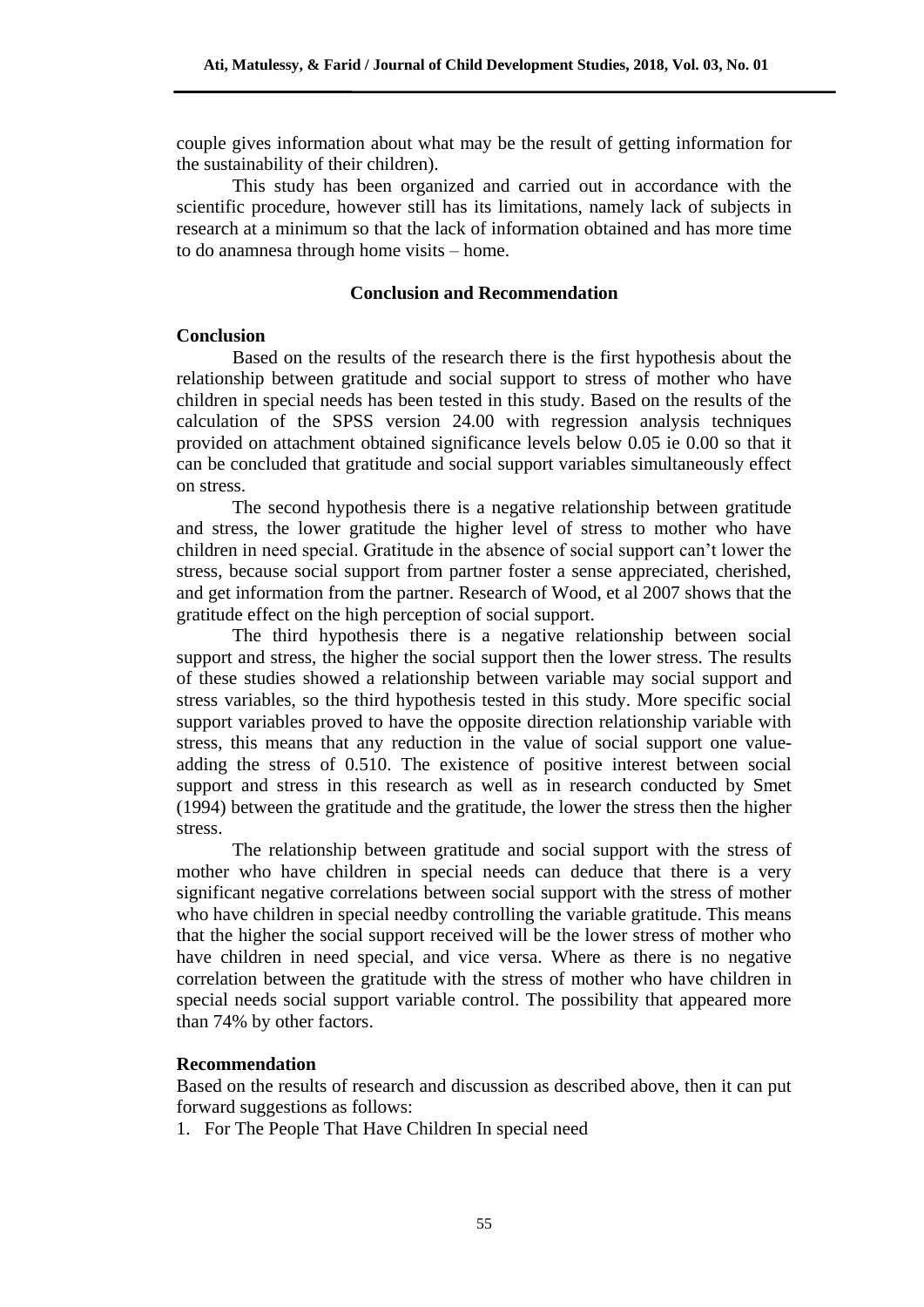Communities that are experiencing stress in dealing with children in need of special assistance can request information about the children in need special to the psychologist that exist in every public school in the region I-V in the city of Surabaya and clinics that already exists psychology or psychologists. The Government is already planning how to make Surabaya appropriate action in with dealing.

2. For Couples

The results of the research of very large very influential partner in supporting good parenting to help in support of action or conduct, physical, and exchange opinions. Further increase with the presence of communication in family and attention to couples very mean in caregiving

3. For researchers

For researchers, it is expected to be able to do the research again related to parents who have children in need special deeper again so that information collected becomes a lot more by using anamnesa /interviews, expanding again information about the gratitude, as well as looking for more so other factors in the study next.

## **References**

- American Association on Intellectual and Developmental Disabilities. (2010). Frequently Asked Questions on The AAIDD 11 th Edition of Intellectual Disability: Definiton, Classification, and Systems of Supports. *Washington: The AAIDD Terminology and Classification Committee.*
- American Psycological Association. (2012). Stres in America : Our Health at Risk. *American Psychological Association.*
- Bryant, R. (2010). Treating the full range of post traumatic reactions. In Rosen, G. & Frueh, B. (eds*), Clinician's Guide to Post traumatic Stress Disorder*,. Hoboken, NJ: John Wiley & Sons
- Cohen, S. and Syme S.L. (1985). *Social Support*. Academic Press, INC. London
- Collins and Feeney. (2004).Working Models of Attachment Shape Perceptions of Social Support: Evidence From Experimental and Observational Studies. *Journal of Personality and Social Psychology*. 87(3), 363–38.
- Crampton, S.M., Hodge, J.W., & Mishra, J.M.. (1995). Stress and Stress Management. Journal of Advance Management. 60(3), 10
- Emmons, R. A., & McCullough, M. E. (2003). C*ounting Blessings Versus Burdens: An Experimental Investigation of Gratitude and Subjective Well-Being in Daily Life*. *Journal of Personality and sosial Psychology,* 84*,* 377–389. doi: 10.1037/0022-3514.84.2.377

Fitzgerald. (1998). *Gratitude and Justice*. Ethics, 109 (1), 119-153

- House, James S. and Robert L. Kabarl . (1985). Measures and concepts of social support. In Sheldon Cohen and S Leonard Syme (eds.), *Social Support and Health*: 83-108. New York: Academic Press
- König, S., & Glück, J. (2013). "Gratitude is with me all the time:: how gratitude relates to wisdom. *Journal of Gerontology.* Series B: Psychological Sciences and Social Sciences.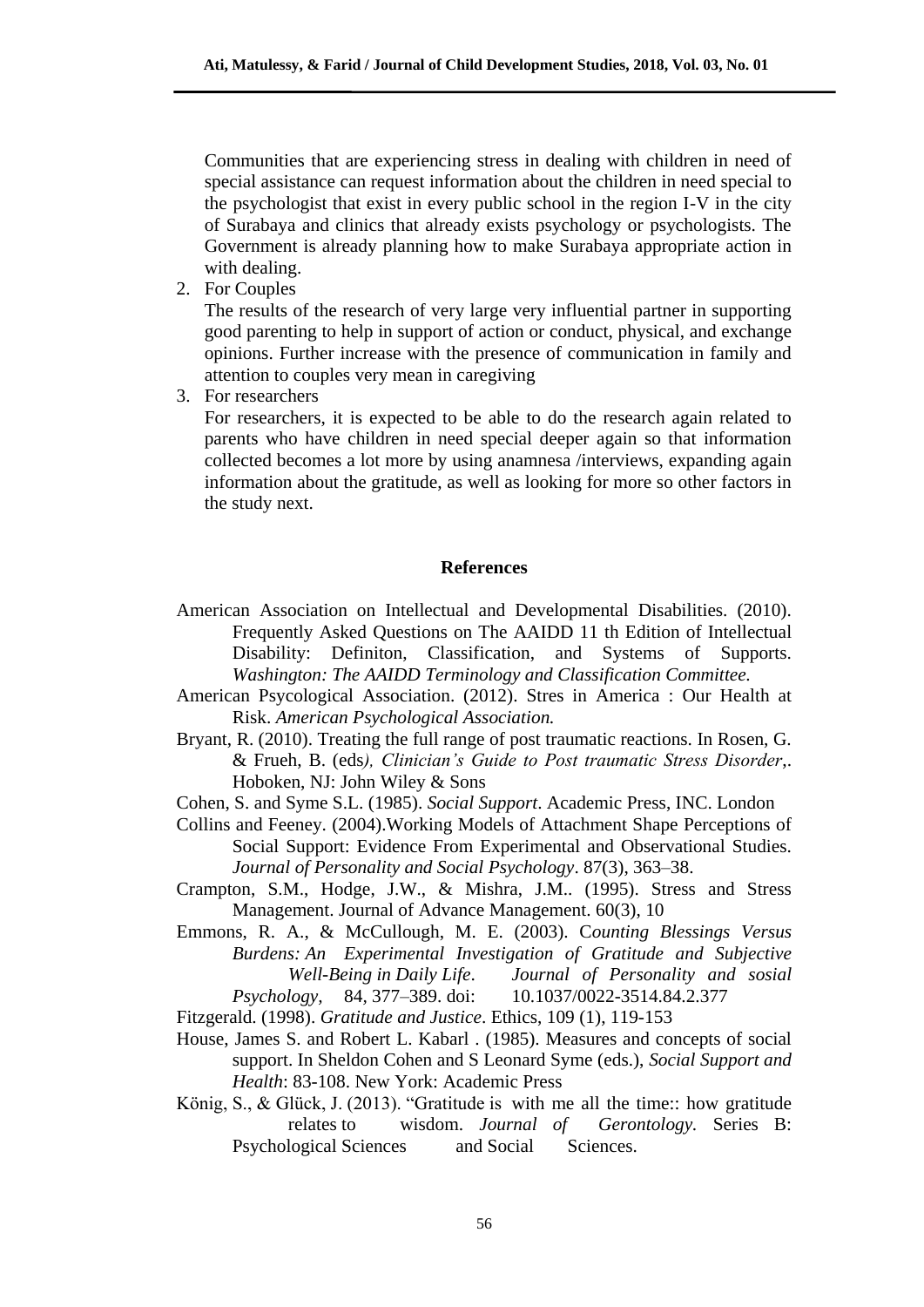- Lopez, V., Clifford, T., Minnes, P. and Ouellette-Kuntz, H., (2008) Parental stress and coping in families of children with and without developmental delays. J. Devl. *Disabilities*., 14(4), 99-103.
- McAdams, Dan P. and Jack J. Bauer. (2004). "Gratitude in Modern Life: Its Manifestations and Development." Pp. 81-99 in *The Psychology of Gratitude,* edited by Robert A. Emmons and Michael E. McCullough. New York: Oxford University Press.
- Mc Cullough, M. E., Emmons, R. A., & Tsang, J. A. (2002). The grateful disposition: A conceptual and empirical topography. *Journal of Personality and Social Psychology,* 82, (1), 112–127.
- McCullough, M. E., Tsang, J. A., Emmons, R. A. (2004). Gratitude in Intermediate Affective Terrain: Links of Grateful Moods to Individual Differences and Daily Emotional Experience. Journal of Personality and Social Psychology, 86 (2), 295–309. The American Psychological Association, Inc.
- Mira, Destryarini. (2013). Strategi Coping dan Kelelahan Emosional (Emotional Exhaustion) pada Ibu yang Memiliki Anak Berkebutuhan Khusus (Studi Kasus di Rumah Sakit Jiwa Daerah Atma Husada Mahakam Samarinda, Kalimantan Timur). *eJournal Psikologi.* 1(2), 123-135.
- Pruyser, P. W. (1976). *The minister asdiagnostician: Personal problems in pastoral perspective.* Philadelphia: Westminster Press.
- Rangaswamy, K. and Bhavani, K. (2008) Impact of disability on the family and needs of families of disabled children, *J. Commu*. Guid. Res., 25(1), 121- 130
- Rozanski A, Blumenthal JA, Kaplan J. (1999). *Impact of psychological factors on the pathogenesis of cardiovascular disease and implications for therapy*. Circulation, 99,2192–217
- Santrock J.W. (2002). *Perkembangan Masa Hidup.* Jakarta; Erlangga
- Schieve, L. A., Blumberg, S. J., Rice, C., Visser, S.N., and Coleen Boyle. (2007). The Relationship Between Autism and Parent stres*. Prediatrics*. 119(1), 1144-121. doi: [10.1542/peds.2006-2089Q](https://doi.org/10.1542/peds.2006-2089Q)
- Southwick SM, Vythilingam M, Charney DS. (2005) *The psychobiology of depression and resilience to stress: Implications for prevention and treatment.* Annu Rev Clin Psychol. 1:255–91
- Spangenberg, J.J., & Theron, J.C. (1998). Stress and Coping Strategies in Spouses of Depressed Patients. *Journal of Psychology*, 133(3), 253-262. doi: [10.1080/00223989909599738](https://doi.org/10.1080/00223989909599738)
- Stansfeld SA, Fuhrer R, Head J, et al. (1997) *Work and psychiatric disorder in the whitehall II study*. J Psychosom Res 43,73–81. 27.
- Syahabuddin. (2010).*Hubungan antara Cinta dan Stres dengan Memaafkan pada Suami dan Istri.* Yogyakarta: Fakultas Psikologi Universitas Gadjah Mada
- Toifur, dan Prawitasari, J. E. (2003). Hubungan antara Status Sosial Ekonomi, Orientasi Religius, dan Dukungan Sosial dengan Burnout pada Guru Sekolah Dasar di Kabupaten Cilacap. *Sosiohumanika*, 16(3), 511-527.
- Uchino BN, Cacioppo JT, Kiecolt Glaser JK. (1996) The relationship between social support and physiological processes: A review with emphasis on underlying mechanisms and implications for health. *Psychol Bull* .119:488–531.